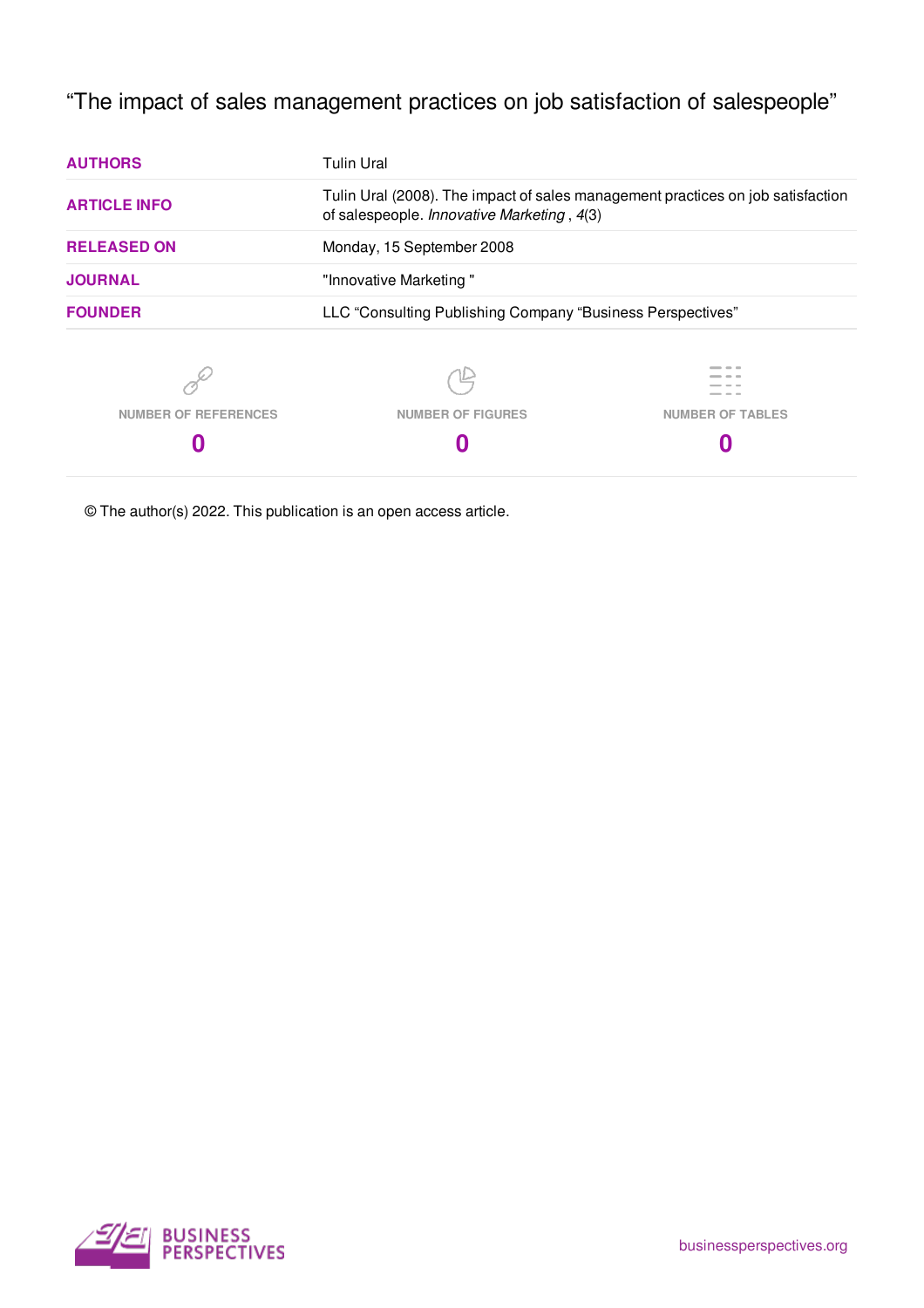# Tulin Ural (Turkey)

# The impact of sales management practices on job satisfaction of salespeople

## Abstract

Sales management functions are important to the successful implementation of business strategies. Sales management practices influence on the salespeople's motivation, satisfaction and performance. The purpose of this study is to assess the validity of theoretical model that presents promoters and inhibitors of job satisfaction and sales performance of salespeople. The model concentrates on the impact of four sales management practices. Sales training and fixed salary level/sales compensation level are identified as promoters, while role ambiguity and role conflict are identified as inhibitors. The survey has been conducted among Turkish retailing firms' salespeople in textile industry. The findings show that both of "sales training" and higher "fixed salary level" affect positively the job satisfaction of salespeople. The effect of "role ambiguity" is found significant and negative on job satisfaction and performance of salespeople. Performance is not related to satisfaction. The presented study provided better understanding the impacts of sales training, sales compensation, role ambiguity and role conflict on job satisfaction and performance of salespeople. As thus, sales managers may achieve more efficient and more effective practices which, in turn, lead to greater sustainable competitive advantage for firm. The findings of the study also point out that the effect of promoters and inhibitors may change according to different cultures due to different structure and economic conditions. The useful implementations for researchers and practitioners are presented.

**Keywords:** sales management, role problems, sales training, sales compensation, Turkey.

#### **Introduction**

In recent years, presentation methods of new product and services are providing consumers with many opportunities to be more selective and purchase products by researching various channels. For example, a consumer who plans to buy an automobile, first of all gets information about brands and models via internet, and compares it, and learns the prices and payment conditions. When salespeople encounter this kind of consumer who comes to store for buying automobile, they should listen and convict her/him more carefully. Salespeople should explain clearly the quality, superiority and weakness of their brand comparing to competitors. Consequently, salespeople have to pay more attention to conscious consumers in order to achieve effective selling. On the other hand, along with emergency of modern marketing approaches such as value-based marketing and customer relationship management, marketing and sales managers have been taking into consideration the consumer perceptions, consumer value, consumer satisfaction and consumer loyalty. Salespeople play an important role in gaining these outcomes in the positive direction. Liu and Comer (2007) stated that "the input of salespeople has been found to be very important to the making of information source and promotion, capacity, or distribution decision. Salespeople are front line personnel; they are in a vantage position to feel the pulse of the market".

Sales management functions are important to the successful implementation of business strategies (Slater and Olson, 2000). In their meta-analysis, Churchill et al. (1985) found that factors that most affect selling performance are not personal qualities, but rather those that are under managerial control. Sales management practices influence on the salespeople's motivation, satisfaction and performance (Churchill et al., 2000). Effective sales management involves the motivation tools such as: fixed salary level and sales compensation level and sales training. Lower salesperson's satisfaction and performance may result from various management problems. Role ambiguity and role conflict have shown as addressing the worse salesperson's performance in theoretical views. Although these two ideas are reasonable, very few empirical studies are available that directly test these important issues (Avlonitis and Panagopoulos, 2007). Hence, in the current literature, research findings concerning the effects of outcome control that focused on the achievement of end results such as sales volume and sale quotas, on job related outcomes have been inconsistent. For example, outcome control has been found to enhance job performance (Jaworski et al., 1993), hurt job performance (Oliver and Anderson, 1994) and have no direct effect on job performance (Challagalla and Shervani, 1996).

Turkey is considered to be one of the most important markets for the Western countries due to its large population of 75 million people. Through testing sales management models in a Turkish retail setting, Western sales managers could better understand the requirements for adaptation their sales management systems in local markets.

<sup>-</sup>© Tulin Ural, 2008.

Acknowledgement: The author is thankful to her students for valuable contribution in the interview process.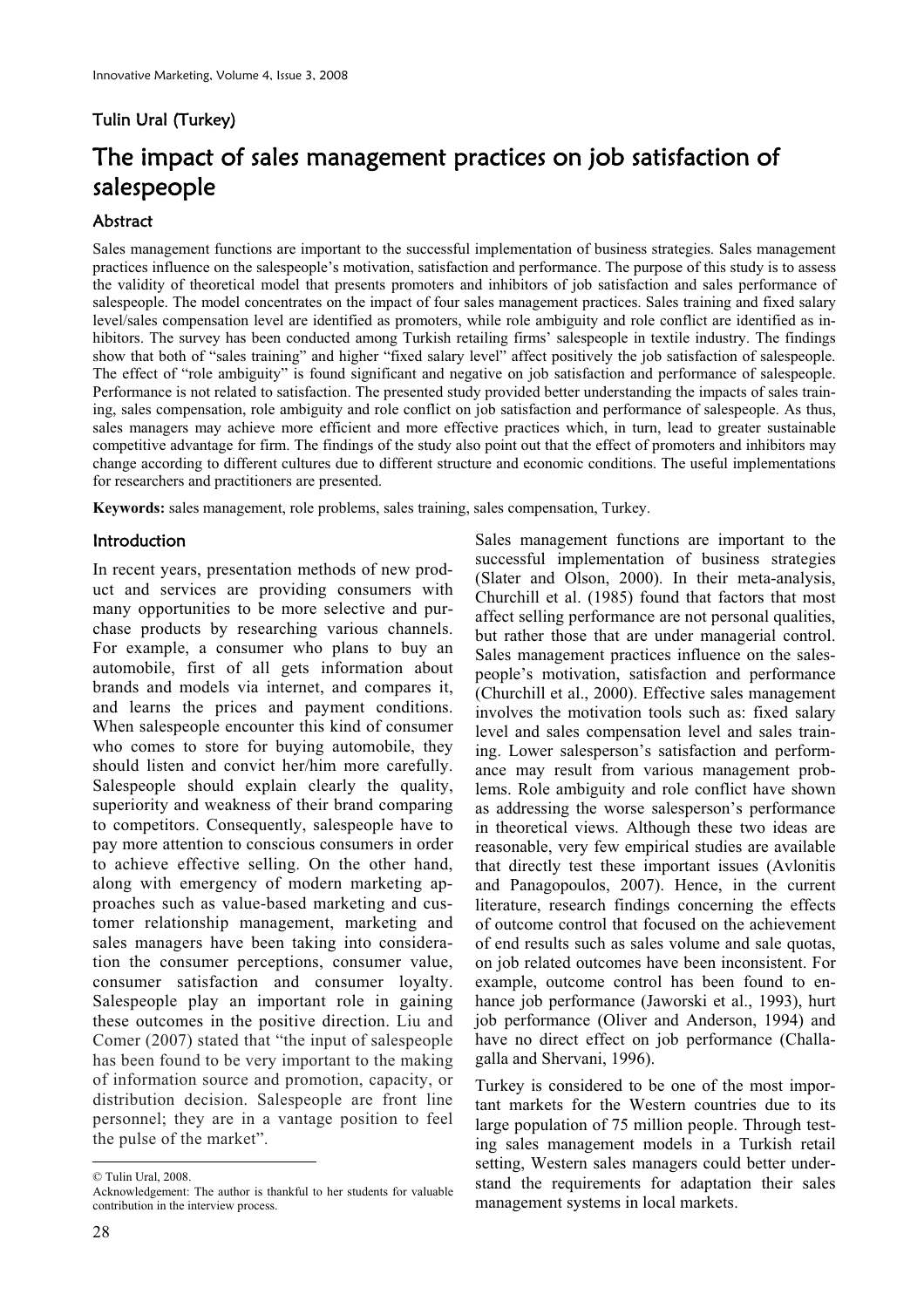The purpose of this study is to assess the validity of theoretical model that presents promoters and inhibitors of salesperson's job satisfaction and sales performance of salespeople. The research setting is Turkey, and the study involves the retail salespeople in textile industry. The primary contribution of this study is that it explains the effects of sales training, monetary compensation, role ambiguity and role conflict on job satisfaction and performance of salespeople. The study expands the existing literature, by investigating the promotion factors and inhibiting factors based on the different culture.

## 1. Retailing in Turkish textile industry

In the earlier years of 1970s, the development of Turkish retailing was supported by state. Sumerbank was the first textile chain in Turkey established by Turkish government. This development had been maintaining over 1960s by operations of Karamursel, Beymen, Vakko and Istanbul Textile Industry. Starting point of Turkish retailing development is accepted as 1970 (Tek and Orel, 2006). After liberalization of the Turkish economy in 1980, various large retailers with modern marketing approaches and new marketing tools have appeared. Although Turkish retailing is at the beginning of its life-cycle, it has grown rapidly in recent years. Increase of foreign investments in numbers and sales volume can be shown as evidence. On the other hand, along with traditional distribution channel, eretailing emerges, such as: hepsıburada.com, gittigidiyor.com, etc. Today, Turkey's retailing volume is \$ 50 billions (Goktepe, 2007). Factors promoting

Turkish retailing market expanding are mentioned as follows:

- $\bullet$  technological development and convenience of receiving;
- $\bullet$  increasing of specialist sales point;
- accelerating of foreign products and services flow by liberalization process;
- i giving importance to Turkish retailing market by international retailers;
- uniting of domestic firms with modern marketing tools;
- $\bullet$  increasing of individual income in Turkey, and different consuming trends and variation of preferences in medium and high income groups (Demir, 2007).

Although all these developments exist, the traditional and small retailers have sustained their practices and had a large part in the total retailing volume.

#### 2. Conceptual framework

The model of Walker et al. (1977, 1979) identifies a set of sales management practices that may influence salespeople's role stress, attitudes and performance levels. In the present investigation we focused on the impact of four sales management practices on the salespeople's job satisfaction and performance. Two promoting factors included in the model are sales training and salary/compensation level. On the other hand, two key role perceptions have been used in the model as inhibiting factors of job satisfaction and sales performance: role conflict and role ambiguity.



**Fig. 1. The effect of promoters and inhibitors of sales management on salespeople's performance** 

**2.1. Promoters.** *2.1.1. The influence of sales training.* Wexley and Latham (1981) define training as "a planned program that endeavors to lead to changes in employee knowledge, skills, attitude, and behavior". In the present context, training may improve salespeople's ability in effective selling. The main categories of sales training programs that have been widely adopted are product knowledge, company knowledge, market/industry awareness and selling skills and related topics (Farrell & Hakstian,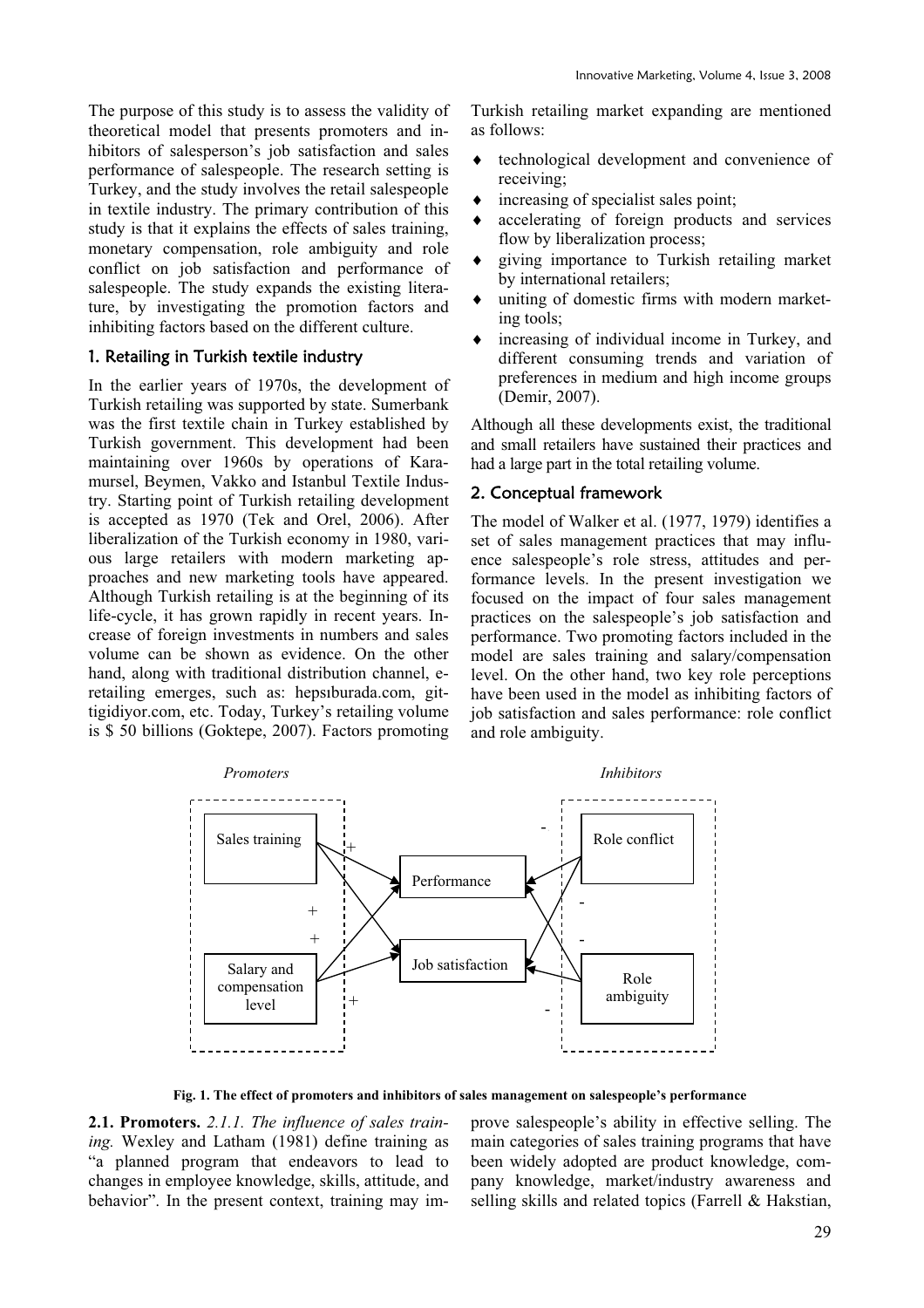2001; Wexley & Latham, 1981). The areas of "product knowledge, interpersonal communication skills, customer characteristics/needs, company policies/procedures, sales techniques and technology usage have particular interest in the present investigation. Salespeople receive 'company or product' training in order to perform the basic duties" (Liu and Comer, 2007).

Theoretical views on sales management often mention that sales training can increase salesperson's performance (e.g., Yukselen, 2007). The reasonable idea is that sales training improves the knowledge base and skill level of salespeople that, in turn, improve performance (Churchill et al., 2000). According to Avlonitis and Panagopoulos (2007, p. 767) "in spite of the positive benefits attached to sales training, however empirical evidence in this area remains scarce (Attia et al., 2002; Jantan et al., 2004; Roman et al., 2002). Six studies offer empirical support for the positive relationship between training and sales force performance". These are El-Ansary (1993), Christiansen et al. (1996), Farrell and Hakstian (2001), Pelham (2002), Roman et al. (2002) and Jantan et al. (2004). Moreover, Ingram et al. (1992) found that sales training is a key factor causing salespeople's failure.

A few studies have shown that sales training is positively influencing the job satisfaction of salespeople (Babakus et al., 1996; Russ et al., 1998). Therefore, although we have scarce studies in the sales management literature, we can expect that sales training effect positively on performance and job satisfaction and, propose following hypotheses.

## *Hypothesis 1: Sales Training is related positively to Performance.*

#### *Hypothesis 2: Sales Training is related positively to Job Satisfaction.*

*2.1.2. The influence of salary and compensation.* Designing salary and sales compensation plan involves the following two decisions: (a) salary level, (b) the determination of compensation mix. Conventional wisdom suggests that the higher the salary rate received, and the larger the compensation percent based on fixed salary, the more positive performance and the more job satisfaction for salespeople. However, in the sales management literature, there are scarce empirical studies pertaining to this phenomenon (Avlonitis and Panagopoulos, 2007). Moreover, the findings are inconsistent. For example, Cravens et al. (1993, 2004) stated that there was no significant relationship between salary level and behavioral dimensions of salespeople performance. Piercy et al. (1998) found that sales compensation was not related to performance. On the contrary, Oliver and Anderson (1994) supported that salary effects positively on performance and job satisfaction of salespeople. Flaherty and Pappas (2002) found that fixed salary leads to higher job satisfaction. Piercy et al. (2004) received the different findings pertaining to sales compensation and sales force performance relationship, in the various cultures. They reported that compensation is negatively related to performance in India and Greece and positively related to performance in Malaysia. Therefore, we need to make contribution for more clearly results by testing this relationship in Turkey context and propose the following hypotheses based on conventional wisdom.

*Hypothesis 3: Salary Level is related positively to Performance.* 

*Hypothesis 4: Salary Level is related positively to Job Satisfaction.* 

*Hypothesis 5: Sale Compensation is related positively to Performance.* 

*Hypothesis 6: Sale Compensation is related positively to Job Satisfaction.* 

**2.2. Inhibitors.** *2.2.1. The influence of role ambiguity.* "Role ambiguity refers to the perception that one's role is ambiguous or that an individual does not have sufficient information or authority to perform a particular job" (Brashear et al., 2003, p. 972). Babin and Boles (1998) stated that role ambiguity effects negatively on performance and job satisfaction. Salespeople who work in retail firms may be influenced by the various inconsistencies in directions. The role of salespeople may differ from that of the earlier years due to the new approaches in modern marketing management, such as customer relationship management (CRM), value-based marketing etc., and consumers become more conscious because of using information technology. These new marketing approaches and new tendencies of consumer behaviors have exacerbated the new uncertainty and ambiguity of job roles. Individuals confront with repeated changes in rules and sales practices. If salespeople don't receive clear directions from sales manager, they are likely to be confused about responsibilities. Today, salespeople are required to perform tasks related selling and customer-oriented behaviors with little or no training (Brashear et al., 2003). Therefore, we expect that adaptation process of new marketing approaches and ambiguities of new sales roles influence negatively on performance and job satisfaction of salespeople and propose the following hypotheses.

*Hypothesis 7: Role Ambiguity is related negatively to Performance.* 

*Hypothesis 8: Role Ambiguity is related negatively to Job Satisfaction.*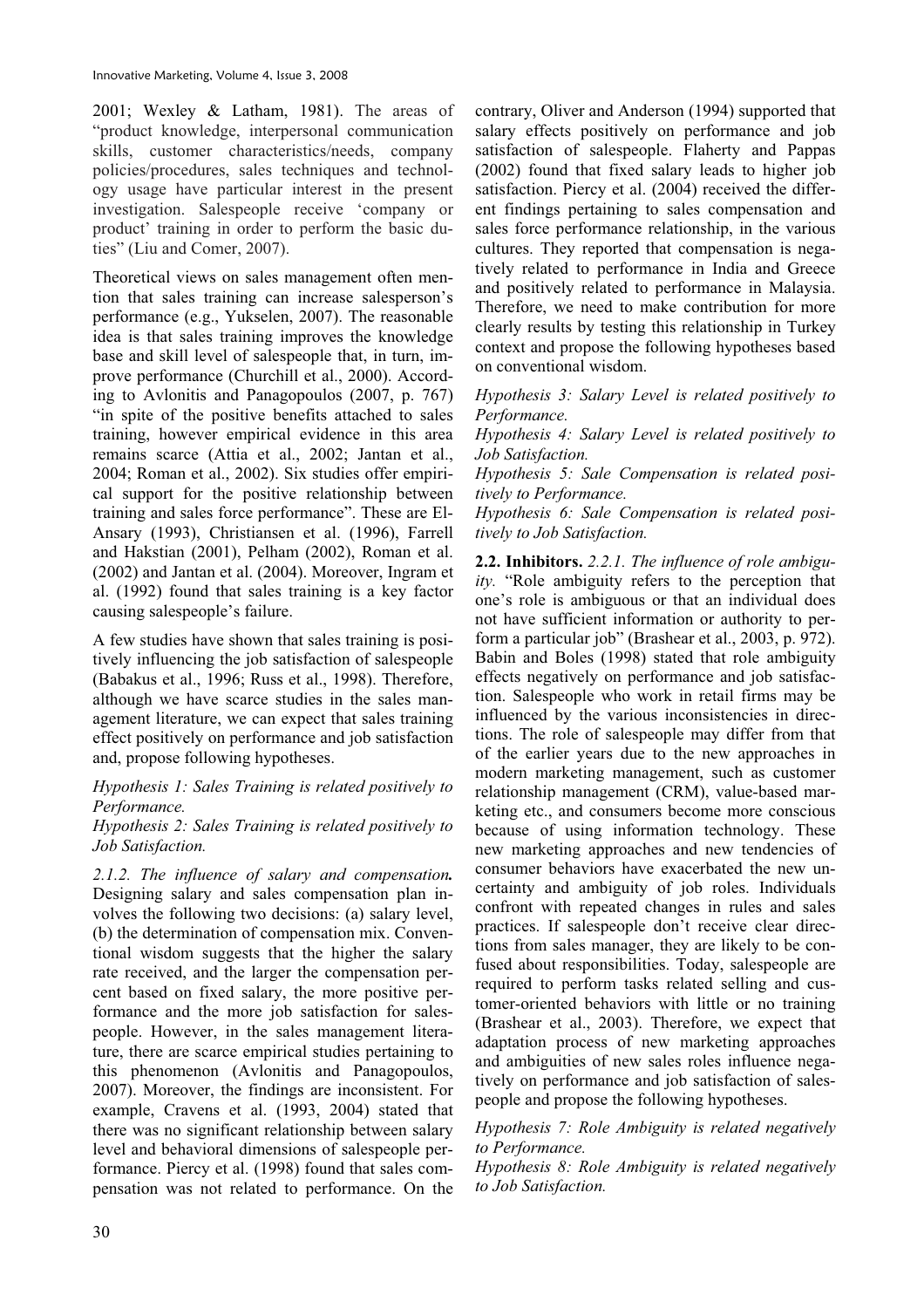*2.2.2. The influence of role conflict.* "Role conflict involves inconsistencies in expectations of one's sales position. This may occur when a sales person is given various incompatible directions or is given a variety of tasks that can not be completed simultaneously" (Brashear et al., 2003, p. 973). Dubinsky et al. (1992) and Babin & Boles (1998) found that role conflict affects negatively on job satisfaction. In developing countries like Turkey, especially small and medium sized firms have complained about their scarce financial resources. This structural problem may provoke a conflict between sales goals and the unavailability of resources or tools to perform required sales tasks. On the other hand, applying new marketing approaches to sales management may create new conflicts due to the increased demands of salespersons' jobs such as: selling, customer orientation, customer value, product knowledge, boundary spanner, etc. Therefore, we propose that these work related conflicts will have negative effects on performance and job satisfaction.

*Hypothesis 9: Role Conflict is related negatively to Performance.* 

*Hypothesis 10: Role Conflict is related negatively to Job Satisfaction.* 

**2.3. Relationship between performance and job satisfaction.** MacKenzie et al. (1998) found the positive relationship between performance and job satisfaction of salespeople. Better satisfaction causes better performance. The logic behind this conceptualization is that being positively disposed toward selling and/or satisfied with sale operations is a strong indication of success. On the contrary, Brown and Peterson (1993) attracted attention that there was not significant relationship between work outcomes in their meta-analysis study. Because of the contradictory findings, we need to test whether work outcomes are related to each other or not, based on Turkey's retailing environment. In Turkey, the link between performance and job satisfaction may be influenced by cultural attitudes towards sale profession. Generally, sale profession takes part in the lower rank among the most respected professions in developing society. This perception may cause the reduction of satisfaction or happiness of salespeople derived from their work. However, performance may be determined by other factors. For example, high unemployment levels in Turkey may cause that salespeople show better performance for maintaining of their work, although they are not satisfied with their work. Therefore, we propose the following hypothesis.

*Hypothesis 11: Satisfaction is not related to Performance.*

## 3. Research method

**3.1. Research context and unit of analysis.** To test the hypothesized associations, a survey was conducted among Turkish retailing firms in textile industry. This

industry represents a significant volume of Turkey's trade. A single key informant was selected from each of store for presenting a single venture. Although there are further salespersons than one in a store, we assumed that salespeople in the same line dependent on the same fixed salary and sales compensation rules and confront same role problems based on a single store. All respondents were inside sales staff whose major functions were order taking and customer service.

**3.2. Measures.** "The use of measurement scales in international or cross cultural research requires attention to the applicability of measures and measurement equivalence" (Brashear et al., 2003). Each of the scales used in this study was assessed based on recommendations by Kumar (2000). After interviews with salespeople, the constructs were found to be functionally equivalent and conceptually equivalent. Item measurement consisted of a five-point Likert-type scale. A list of the items is shown in Table 1.

Table 1. Scale items

| Performance (Brown and Peterson, 1993): "worse than most" (1)<br>and "better than most" $(5)$ .<br>- How would you rate yourself in terms of the quantity of work<br>(e.g., sales) you achieve?<br>- How do you rate yourself in terms of quality of your performance<br>in regard to customer relations?<br>- How do you rate yourself in terms of quality of your performance<br>in regard to management of time, planning ability, and manage-<br>ment of expenses?          |
|---------------------------------------------------------------------------------------------------------------------------------------------------------------------------------------------------------------------------------------------------------------------------------------------------------------------------------------------------------------------------------------------------------------------------------------------------------------------------------|
| Satisfaction (Brown and Peterson, 1993, Netemeyer et al., 1997):<br>"not satisfied" (1) and "extremely satisfied" (5).<br>- All in all, how satisfied are you with your present line of work?<br>- All things considered (i.e., pay, promotions, supervisors, cowork-<br>ers, etc.), how satisfied are you with your present line of work?                                                                                                                                      |
| Sales training (Avlonitis and Panagopoulos, 2007): "not at all" (1)<br>and "to a large extent" (5).<br>To what extent are the following training programs being offered to<br>you:<br>- training for product knowledge;<br>- characteristics of company's products;<br>- characteristics of competitive products;<br>- interpersonal communication skills;<br>- customer characteristics/needs;<br>- company policies/procedures;<br>- sales techniques;<br>- technology usage? |
| Salary level (new scale): "very low" (1) and "very high" (5).<br>- What is the fixed salary level from you perspective?<br>Sales compensation (new scale): "very little percent of fixed salary<br>(1) and "exceed fixed salary" (5).<br>- What is the percent of total compensation received by you in the<br>fixed salary?                                                                                                                                                    |
| Role ambiguity (Rizzo et al. 1970): "strongly disagree" (1) and<br>"strongly agree" (5).<br>- I feel certain about how much authority I have.<br>- There are clear, planned goals and objectives for my job.<br>- I know that I have divided my time properly.<br>- I receive an assignment without the manpower to complete it.                                                                                                                                                |
| Role conflict (Rizzo et al., 1970): "strongly disagree" (1) and<br>"strongly agree" (5).<br>- I receive incompatible requests from two or more people.<br>- I do things that are apt to be accepted by one person and not<br>accepted by another.<br>- I get an assignment without adequate resources and materials to<br>execute it.<br>- I work on unnecessary things.                                                                                                        |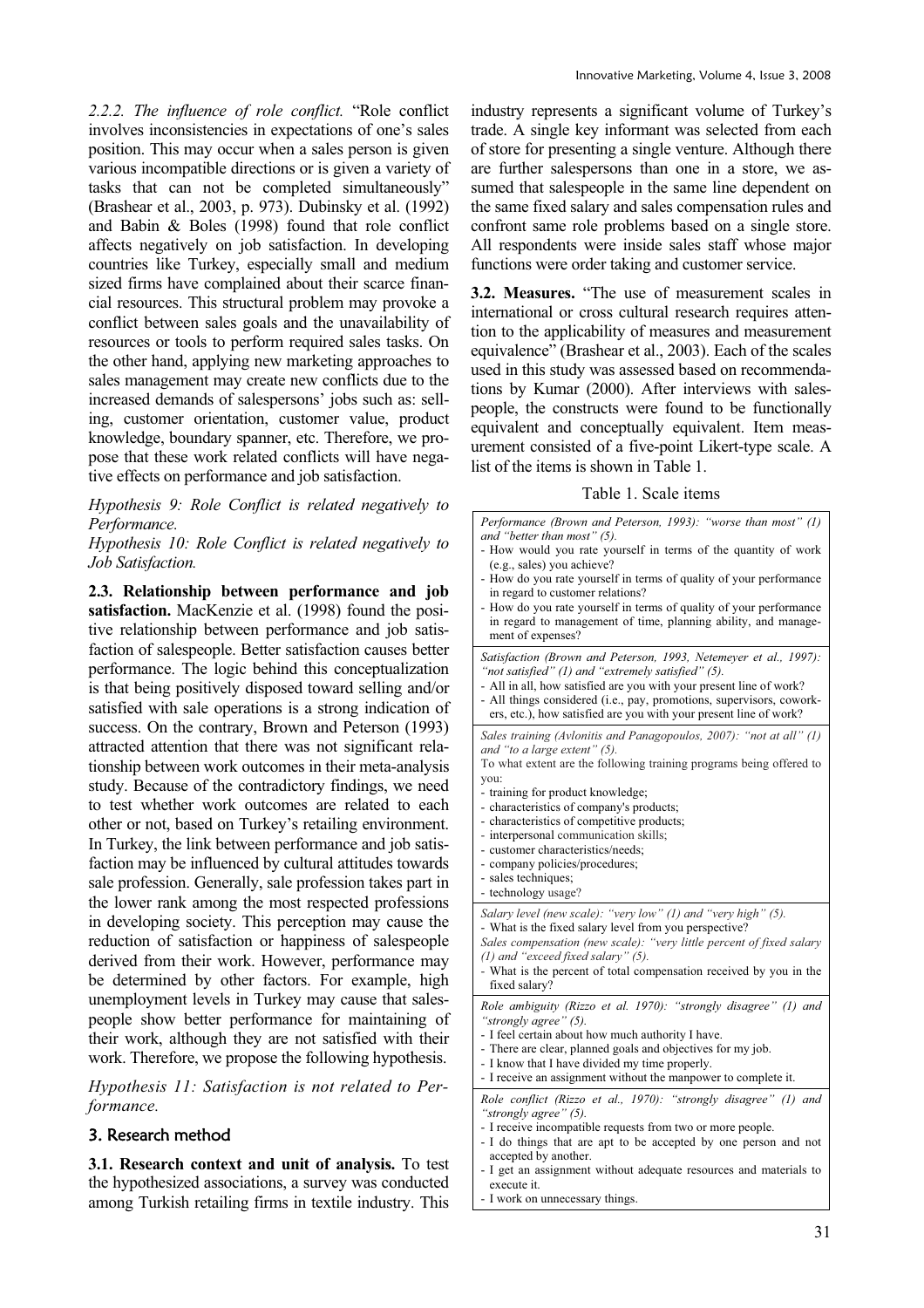**3.3. Sample and data collection.** The research setting is Antakya, Turkey. The data used in this study drawn from textile, apparel and related products firms which has been registered in Chamber of Commerce and Industry in Antakya. The study's target population consists of 192 firms. Sample size were determined by formula [n =  $p.q/(e/z)^2$ ; confidence level: 0.95, tolerance level: 0.09, max. variance  $p = q$ : 0.50]. The sample consists of 118 firms ( $n = 118$ ). A sample of firms was randomly generated from a database of Chamber of Commerce and Industry. We received one salesperson from each firm. Managers from the stores were asked to allow their salespeople to participate in the study. Personal interview was used for communication and the survey questionnaire was self-administered. Response rate is 100%.

**3.4. Data analysis.** In this study, firstly, profile of salespeople was identified and the scales were tested by reliability analysis. Secondly, the relationships were tested by multi-regression analysis. We used SPSS statistical program for testing.

*3.4.1. Characteristics of the salespeople sample.*  Approximately, 48% of salespeople are male and 52% are female. Most of salespeople are between 20 and 30 years old (71%). 89% of salespeople have completed high school. 55% of respondents have the selling experience ranging from 1 year to 5 years. On average, perceived role ambiguity by salespeople included in the sample is very high (we obtained the mean of role ambiguity as 1.9 because of reverse coding). Nevertheless, perceived role conflict in working places by salespeople is found as low (mean: 2.6). This finding may result from two reasons: a) most of firms included in the sample are small and medium sized firms and have a few numbers upper level managers. Therefore, salespeople have not encountered with incompatible directions from their managers; b) most of firms have not applied new marketing approaches to sales management that create new conflicts due to the increased demands of salespersons' jobs. Salespeople are trained about sales practices in the medium level. They referred to that most learned issues from the owner of retail firm were on "Company policies/procedures (mean: 3.94)", "Interpersonal communication skills (mean: 3.73)", and "Sales techniques (mean: 3.71)". While the satisfaction level of salespeople is found as medium, whose sales performance is found higher level. Fixed salary (mean: 2.7) and sales compensation level (mean: 1.2) that salespeople obtain are very low.

# 32

|  |  | Table 2. Characteristics of the salespeople sample |  |  |  |
|--|--|----------------------------------------------------|--|--|--|
|--|--|----------------------------------------------------|--|--|--|

|                          | n            | $\%$          |  |  |
|--------------------------|--------------|---------------|--|--|
| Gender                   |              |               |  |  |
| Male                     | 57           | 48.3          |  |  |
| Female                   | 61           | 51.7          |  |  |
| Total                    | 118          | 100           |  |  |
|                          | Age          |               |  |  |
| Less than 20             | 15           | 12.7          |  |  |
| 20-30                    | 84           | 71.2          |  |  |
| $30 - 40$                | 14           | 11.9          |  |  |
| 40-50                    | 5            | 4.2           |  |  |
| Total                    | 118          | 100           |  |  |
|                          | Education    |               |  |  |
| High school              | 105          | 89.0          |  |  |
| University               | 12           | 10.2          |  |  |
| Master                   | $\mathbf{1}$ | 0.8           |  |  |
| Total                    | 118          | 100           |  |  |
| Experience               |              |               |  |  |
| 1-5 years                | 65           | 55.1          |  |  |
| 6-10 years               | 34           | 28.8          |  |  |
| 11-15 years              | 10           | 8.5           |  |  |
| 15+ years                | 9            | 7.6           |  |  |
| Total                    | 118          | 100           |  |  |
|                          | Mean         | Std.deviation |  |  |
| Satisfaction level       | 3.5          | 1.189         |  |  |
| Performance level        | 3.8          | 0.626         |  |  |
| Sales training level     | 3.4          | 0.998         |  |  |
| Fixed salary level       | 2.7          | 0.946         |  |  |
| Sales compensation level | 1.2          | 1.208         |  |  |
| Role ambiguity           | 1.9          | 0.901         |  |  |
| Role conflict            | 2.6          | 0.983         |  |  |

*3.4.2. Scales' reliability*. Constructs' reliability was assessed by calculating Cronbach's alpha coefficient. The alpha values for all constructs were above (or very close to) the commonly recommended minimum level (i.e., alpha value greater than 0.70), indicating good reliability. The results of this procedure indicate that all study constructs possessed adequate measurement properties. We found alpha values for role ambiguity scale: 0.77, role conflict scale: 0.69, sales training: 0.87, job satisfaction: 0.75 and sales performance: 0.81.

*3.4.3. The influence of promoters and inhibitors on job satisfaction of salespeople: regression analysis.*  Regression analysis was applied in order to test the effects of promoters (sales training and salary/compensation level) and inhibitors (role ambiguity and role conflict) on job satisfaction of salespeople (Table 3). On the basis of correlation matrices, the level of correlations among all independent variables was found lower than 0.70. This indicated that there wasn't a collinearity problem for regres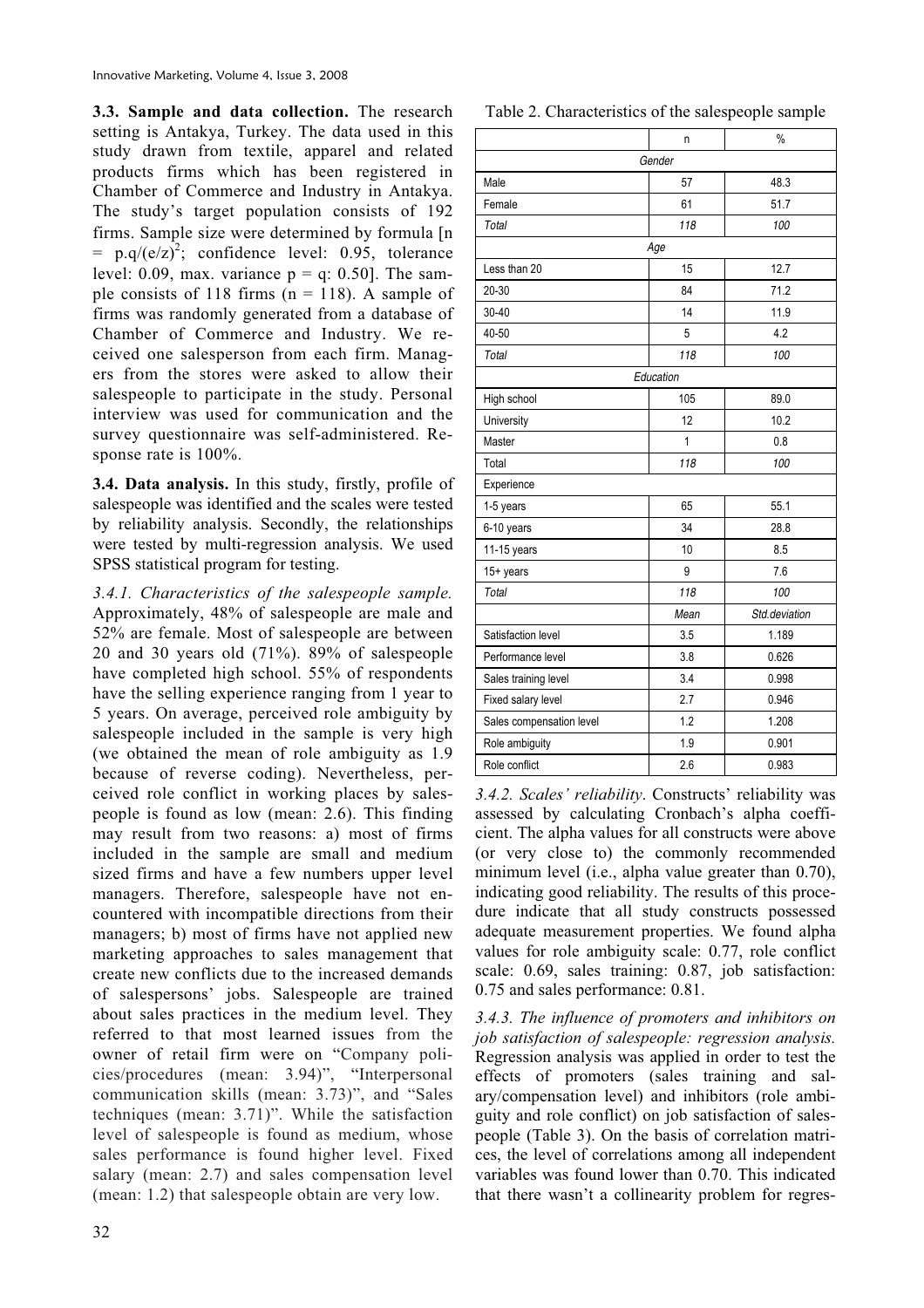sion analysis (larger than 0.70 is a sign of collinearity problem) (Lehmann, 1989). The set of role ambiguity, role conflict, sales training and salary/compensation level explains 29 percent of the variance in job satisfaction. Hence, the regression model is useful for exploring the relationship between promoter and inhibitor variables with job satisfaction of salespeople (sig. 0.00). We didn't find autocorrelation problem because Durbin-Watson coefficient was found as 2.233.

The effect of "role ambiguity" is found significant and negative on job satisfaction ( $\beta$  = -23, at p < .0.01). The effects of "sales training" and "fixed salary level" are statistically significant and positive  $(\beta = 0.16, \text{ at } p < 0.05; \beta = 0.30, \text{ at } p < 0.01, \text{ respec-}$ tively) for job satisfaction of salespeople. Therefore, H8, H2 and H4 hypotheses are accepted. Contrary to our expectations, "Role conflict" and "Compensation level" variables are insignificant for job satisfaction. H10 and H6 hypotheses are rejected.

Table 3. The influence of promoters and inhibitors on job satisfaction

| Variables                                                               | Beta   |          | P        |
|-------------------------------------------------------------------------|--------|----------|----------|
| Constant                                                                |        | 4.416    | 0.000    |
| Sales training                                                          | .165   | 1.989    | $0.049*$ |
| Fixed salary level                                                      | .303   | 3.524    | $0.001*$ |
| Compensation level                                                      | .084   | .988     | 0.325    |
| Role ambiguity                                                          | $-231$ | $-2.823$ | $0.006*$ |
| Role conflict                                                           | $-121$ | $-1.479$ | 0.142    |
| Ads. $R^2 = 0.29$ , $F = 10.884$ , Sig. $F = 0.00$ , Dur. $W = 2.233$ . |        |          |          |

Dependent variable: Job satisfaction.

Notes: \* Significant variable.

Abbreviations are referred to Ads.  $R^2$ : Coefficient of determination, F: F-value, Sig. F: Significant of F-value, p: significant level, Dur. W: Durbin-Watson test statistics.

*3.4.4. The influence of promoters and inhibitors on performance of salespeople: regression analysis.* In the other regression analysis which tested the impact of promoter and inhibitor variables on performance, the overall model didn't explain the relationships between independent variables and dependent variable. Significant F-value is found as 0.14. However, when we dropped "fixed salary level" and "compensation level" variables from the model, the overall model became significant (Sig. F: 0.09). Results of the second attempt of regression analysis for three independent variables, namely, role ambiguity, role conflict and sales training could be seen in Table 4. We found that there was significant and negative relationship only between "role ambiguity and performance ( $\beta$  = -0.22, at  $p < 0.05$ ). Therefore, H7 hypothesis is confirmed, while H9, H1, H3 and H5 hypotheses are rejected.

Table 4. The influence of promoters and inhibitors on performance

| Variables                                                              | Beta     |          | P        |
|------------------------------------------------------------------------|----------|----------|----------|
| Constant                                                               |          |          |          |
| Role ambiguity                                                         | $-0.225$ | $-2.383$ | $0.019*$ |
| Role conflict                                                          | $-0.040$ | $-0.432$ | 0.667    |
| Sales training                                                         | $-0.134$ | $-1.411$ | 0.161    |
| Ads. $R^2 = 0.03$ , $F = 2.215$ , Sig. $F = 0.09$ , Dur. $W = 1.982$ . |          |          |          |

Dependent variable: Performance.

*3.4.5. The influence of job satisfaction on performance of salespeople: regression analysis.* The relationship between job satisfaction and performance was tested by regression analysis. Demographics variables were included in the model as control variables. As could be seen in Table 5, the overall model was found as insignificant (Sig. F: 0.33). There is no relationship between job satisfaction and performance of salespeople. H11 hypothesis is supported.

Table 5. The influence of promoters and inhibitors on job satisfaction

| Variables                                                             | Beta     |          | P     |
|-----------------------------------------------------------------------|----------|----------|-------|
| Constant                                                              |          | 8.488    | 0.000 |
| Job satisfaction                                                      | 0.063    | 0.664    | 0.508 |
| Gender                                                                | $-0.088$ | $-0.906$ | 0.367 |
| Age                                                                   | 0.134    | 1.102    | 0.273 |
| Experience                                                            | 0.077    | 0.589    | 0.557 |
| Education                                                             | 0.080    | 0.789    | 0.432 |
| Ads. $R^2 = 0.007$ , $F = 1.155$ , Sig. $F = 0.336$ , Dur. W = 2.000. |          |          |       |

Dependent variable: Performance.

#### Conclusion and implications

On the basis of our findings, decreasing the role ambiguity of salespeople is increasing positive feelings, satisfaction and job performance at the same time. Thus, it is evident that workers will need guidance and structure in their new roles as sales persons to decrease their level of role ambiguity. It is important to look at structure as a key antecedent of role ambiguity. By providing structure, the level of role ambiguity among retail salespeople may be reduced, and, in turn, performance may be increased (Brashear et al., 2003).

Role conflict of salespeople does not affect job satisfaction and performance. Perhaps, this situation may result from that small retailers have less upper managers and our sample composition is homogenous based on this characteristic. The other reason of this finding may result from that owner of firm or sales manager doesn't apply to new marketing approaches which increase the requirements associated with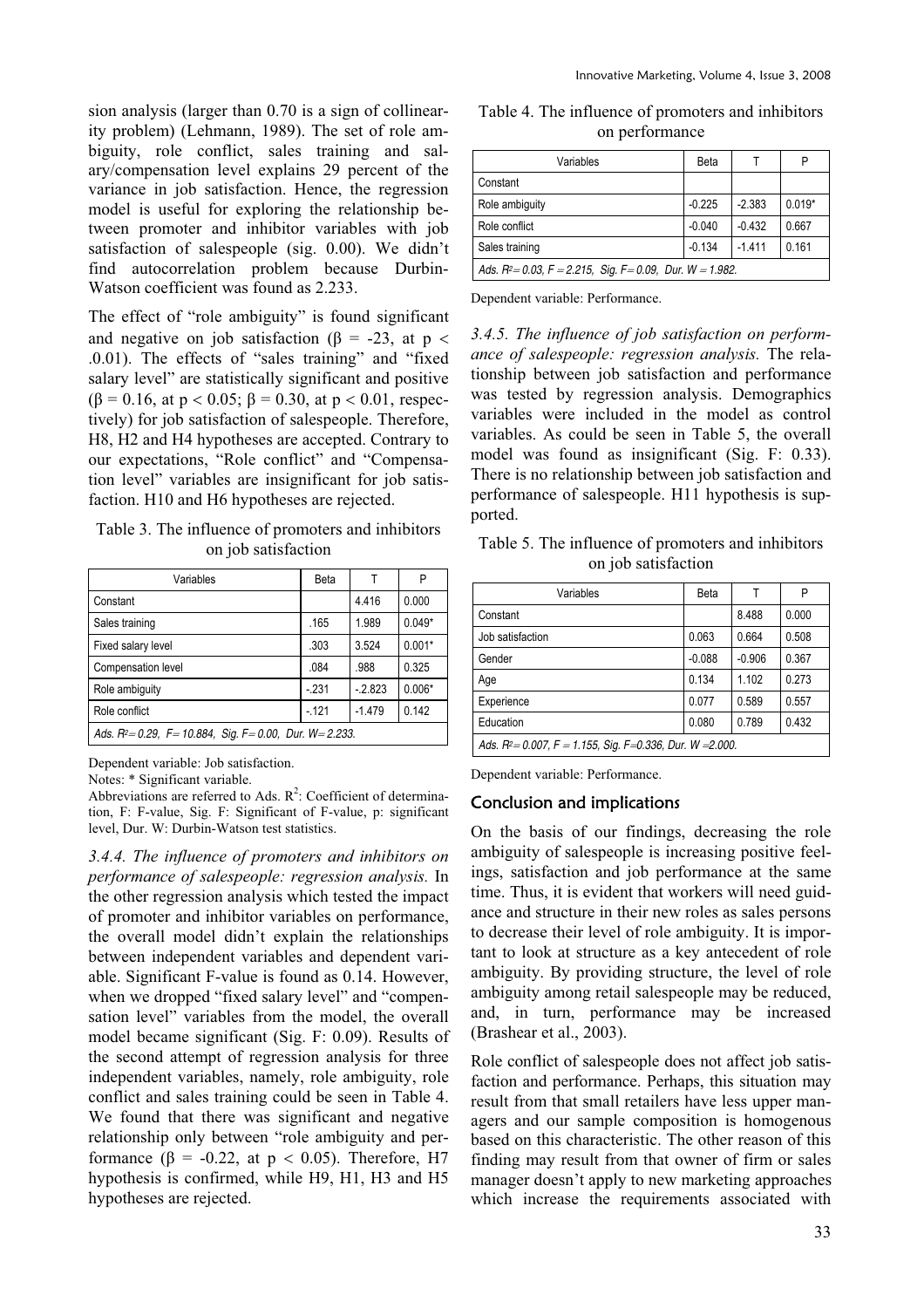salespersons' jobs such as: selling, customer orientation, customer value, product knowledge, boundary spanner, etc.

If the retailer is not provided with adequate training, salespeople may feel frustrated and dissatisfied, as they are unable to help customers. Sales training affects positively on job satisfaction of salespeople. However, sales training doesn't affect performance of salespeople according to our finding. Our finding is supported by Avlonitis and Panagopoulos (2007). A possible explanation for the absence of association between sales training and performance may be that in the present study we measured the extent of providing training programs and not effectiveness of the sales training. This means that merely providing sales training programs is neither sufficient nor adequate condition for gaining performance improvements. Therefore, "sales managers should be very cautious when they simply assume that more training is always better. Rather they should strive to evaluate the quality and the effectiveness of the training programs on the basis of both qualitative and quantitative criteria" (Avlonitis and Panagopoulos, 2007, p. 765).

Salespeople with higher salary are more satisfied than their counterparts with low salary. But, the fixed salary level does not affect their performance. Most of retailers involved in the survey have not applied any compensation package for motivation of their salespeople. As a result of this, the presented study couldn't find relationship between compensation level and job satisfaction and performance. However, in general, small and medium sized retailers included in our sample have paid only fixed salary to their salespeople rather than encouraged them by compensation package. This situation is likely to result from the higher unemployment rates and abundancy of young employers who are willing to work in any firm, in Turkey.

Compatible with our expectation, in the present study there was not found any relationship between job satisfaction and sales performance of salespeople. This finding may result from the various business environment factors in Turkey. Jaworski (1988) noted that the environment influences on task performance. Firstly, this finding is likely to result from that although salespeople have not been satisfied with their job, they feel necessary to achieve sale tasks effectively because of high unemployment rates and labor competition. Secondly, salespeople are likely to evaluate themselves in the exaggeration manner based on their performance. Thirdly, the reason often given for insignificant findings is the potential effect of moderators or contingency factors related to performance such as, rewards, skills of salespeople. A lack of relationship between job satisfaction and sale performance of salespeople is supported by Brashear et al., 2003), as well.

*Implementations for practitioners.* Directing salespeople involves managers to be certain that their salespeople understand what tasks they are expected to perform and how they are expected to perform them. When managers make it clear how much authority they have and planned goals and objectives for their job, salespeople are more likely to perform the task more conscientiously. According to our findings the less the role ambiguity the more the job satisfaction and sales performance of salespeople. Given this, sales managers should communicate their expectation clearly and provide their salespeople the considerable feedback for the effectiveness of sales.

Marketing managers along with professionals in human resource management should emphasize on salespeople training as the main route for improving job satisfaction which leads to long-term organizational success. Especially, salespeople should receive the information associated with company policies/procedures, interpersonal communication methods and sales techniques.

Salespeople tend to do what they receive rewards for doing (Festervand et al., 1988; Liu and Comer, 2007). This statement is common belief, too. Traditional modes of compensation and incentives tend to direct and reward salespeople for achieving goals in such areas as sales revenue, order size, and quota attainment. On the basis of our findings, the more the fixed salary is the more the job satisfaction of salespeople will be. Given this, sales managers may apply to higher salary level to obtain job satisfaction of their salespeople when the firm does not give its salespeople the sales compensation. As thus, sales manager could encourage salespeople for more effective selling.

*Implementations for researchers.* There are many avenues for future sales management research in various markets. The unique and dramatic social, economic, and individual transformations affect objectives, motivations, and cultural orientations (Brashear et al., 2003). Salesperson's business lives are under tremendous pressures due to changing economic conditions. Studying the effect of environmental changes along with sales management practices on job satisfaction and performance of salespeople may explain the broader framework. Further, it can be assigned to the casualty of unexpected findings in the different cultures.

# Limitations and future research

Several limitations of this study need to be identified. First, the research sample was relatively small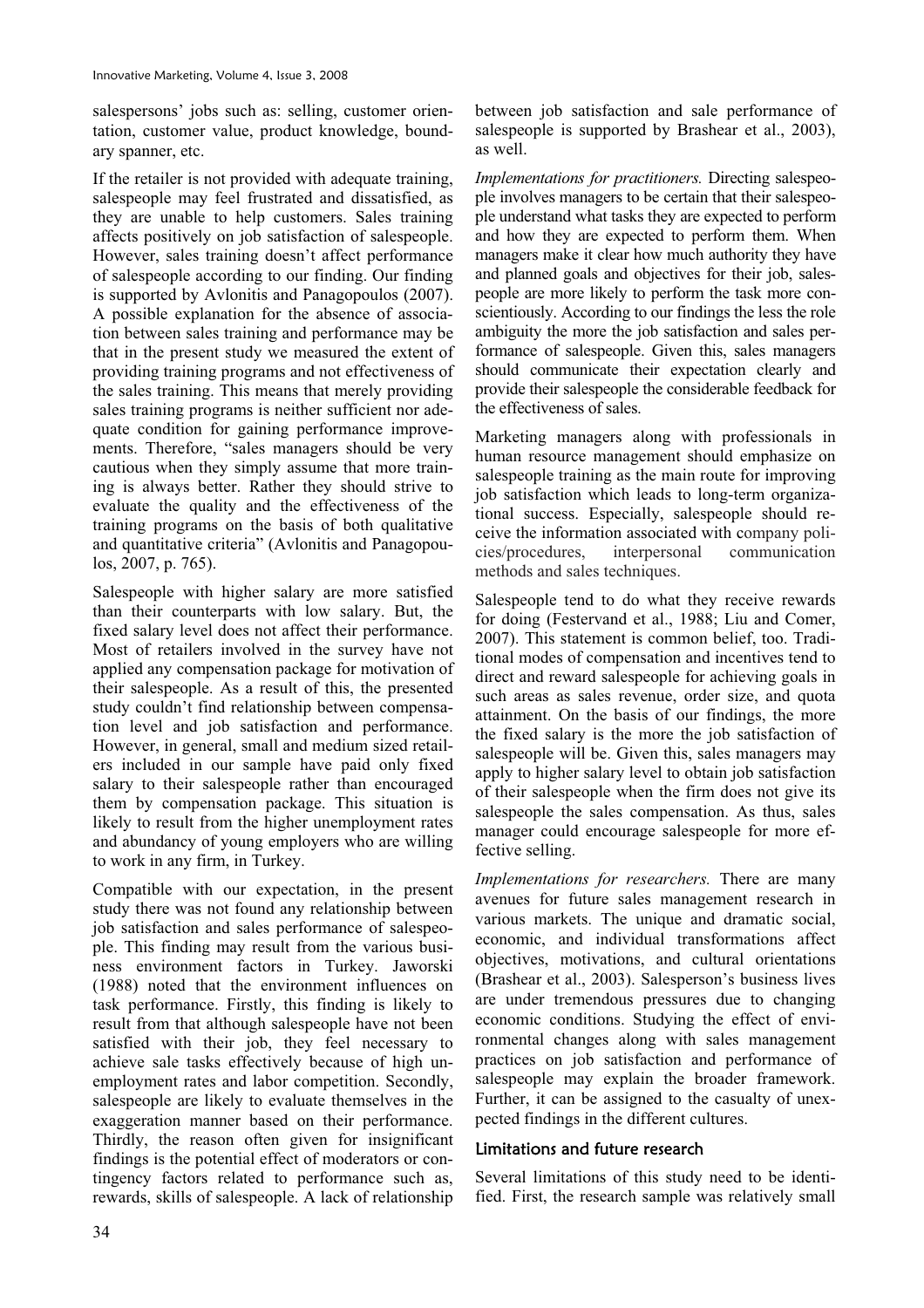because of cost and time limitations. Secondly, with regard to specific measurement scales, satisfaction was assessed using only two items not representative for different facets of satisfaction in the Turkish context. Finally, this study looked at the promoters and inhibitors of sales performance and job satisfaction from perspective of salespeople. A study from the point of sales managers or business owners will provide better understanding of actual situation within the companies. Directly comparing the perceptions of management with those of salespeople would produce important information. These limitations should be considered in interpreting the results and they suggest avenues for further research. The presented study is provided better understanding of the impact of sales training, sales compensation, role ambiguity and role conflict on job satisfaction and performance of salespeople. Therefore, sales managers are likely to obtain greater sustainable competitive advantage.

#### References

- 1. Attia, A., Jr.E.D. Honeycutt, M.M. Attia (2002). The Difficulties of Evaluating Sales Training // *Industrial Marketing Management*, No: 31(3), pp. 253-259.
- 2. Avlonitis, G.J., N.G. Panagopoulos (2007). Exploring the Influence of Sales Management Practices on the Industrial Salesperson: A Multi-Source Hierarchical Linear Modeling Approach // *Journal of Business Research*, No: 60, pp. 765-775.
- 3. Babakus, E., D.W., Cravens, K., Grant, T.N., Ingram, R.W. (1996). Investigating the Relationships among Sales, Management Control, Sales Territory Design, Salesperson Performance and Sales Organization Effectiveness // *International Journal of Research Marketing*, No: 13(4), pp. 345-363.
- 4. Babin, B.J., J.S., Boles (1998). Employee Behavior in a Service Environment: A Model and Test of Potential Differences between Men and Women // *Journal of Marketing*, No: 62(2), pp. 77-91.
- 5. Brashear, T.G., E.L. White, C. Chelariu (2003). An Empirical Test of Antecedents and Consequences of Salesperson Job Satisfaction among Polish Retail Salespeople // *Journal of Business Research*, No: 56, pp. 971-978.
- 6. Brown, S.P, R.A. Peterson (1993). Antecedents and Consequences of Salesperson Job Satisfaction: Meta-Analysis and Assessment of Causal Effects // *Journal of Marketing Research*, No: 30(1), pp. 63-77.
- 7. Challagalla, G.N., T.A. Shervani (1996). Dimensions and Types of Supervisory Control: Effects on Salesperson Performance and Satisfaction // *Journal of Marketing*, No: 60(January), pp. 89-105.
- 8. Christiansen, T., K.R. Evans, J.L. Schlacter, W.G. Wolfe (1996). Training Differences between Services and Good Firms: Impact on Performance, Satisfaction and Commitment // *Journal of Professional Service Marketing*, No: 15(1), pp. 47-70.
- 9. Churchill, Jr., G.A., Ford, N.M., Hartley, S.W., O.C. Walker Jr. (1985). The Determinants of Salesperson Performance: A Meta-Analysis // *Journal of Marketing Research*, May, No: 22, pp. 103-118.
- 10. Churchill, Jr. G.A., N.M. Ford, O.C. Walker Jr., M.W. Johnston, J.F. Tanner Jr. Sales Force Management // 6th Ed. Illinois: Irwin Press, 2000.
- 11. Cravens, D.W., T.N. Ingram, R.W. Laforge, C.E. Young (1993). Behavior-Based and Outcome-Based Sales Force Control Systems // *Journal of Marketing*, No: 57, October, pp. 47-59.
- 12. Cravens, D.W, F.G. Lassk, G.S. Low, G.W. Marshall, W.C. Moncrief (2004). Formal and Informal Management Control Combinations in Sales Organizations: The Impact on Sales Consequences // *Journal of Business Research*, No: 57, pp. 241-248.
- 13. Demir, H. New Technologies in Retail Firms and A Research Related to its Usage in the Food Retailing // Eskisehir, Anadolu University, Dissertation, 2007.
- 14. Dubinsky, A.J., R.F. Michaels, M. Kotabe, H.C. Moon (1992). Influence of Role Stress on Industrial Salespeople's Work Outcomes in the United States, Japan and Korea // *Journal of International Business Studies*, No: 23(1), pp. 77-99.
- 15. El-Ansary, A.I. (1993). Sales Force Effectiveness Research Reveals New Insights and Reward-Penalty Patterns in Sales Force Training // *Journal of Personnel Selling Sales Management*, No: 13(2), pp. 83-90.
- 16. Farrell, S., A.R. Hakstian (2001). Improving Sales force Performance: A Meta-Analytic Ivestigation of the Effectiveness and Utility of Personel Selection Procedures and Training Interventions // *Psychology and Marketing*, No: 18(3), pp. 281-316.
- 17. Festervand, T.A., S.J. Grove, R.E. Reidenbach (1988). The Sales Force as a Marketing Intelligence System // *Journal of Business and Industrial Marketing*, No: 3(1), pp. 5-59.
- 18. Flaherty, K.E., J.M. Pappas (2002). The Influence of Career Stage on Job Attitudes: Toward a Contingency Perspective // *Journal of Personnel Selling Sales Management*, No: 22(3), pp. 135-144.
- 19. Goktepe, H. (2007). Retailing and Competition Law // Proceeding Book of 12th National Marketing Congress, Sakarya University, pp. 493-525.
- 20. Ingram, T.N., C.H. Schwepker, D. Hutson (1992). Why salespeople fail? // *Industrial Marketing Management*, No: 21(3), pp. 225-230.
- 21. Jantan, A.M., E.D. Honeycutt, S.T. Thelen, A.M. Attia (2004). Managerial Perceptions of Sales Training and Performance // *Industrial Marketing Management*, No: 33(7), pp. 667-673.